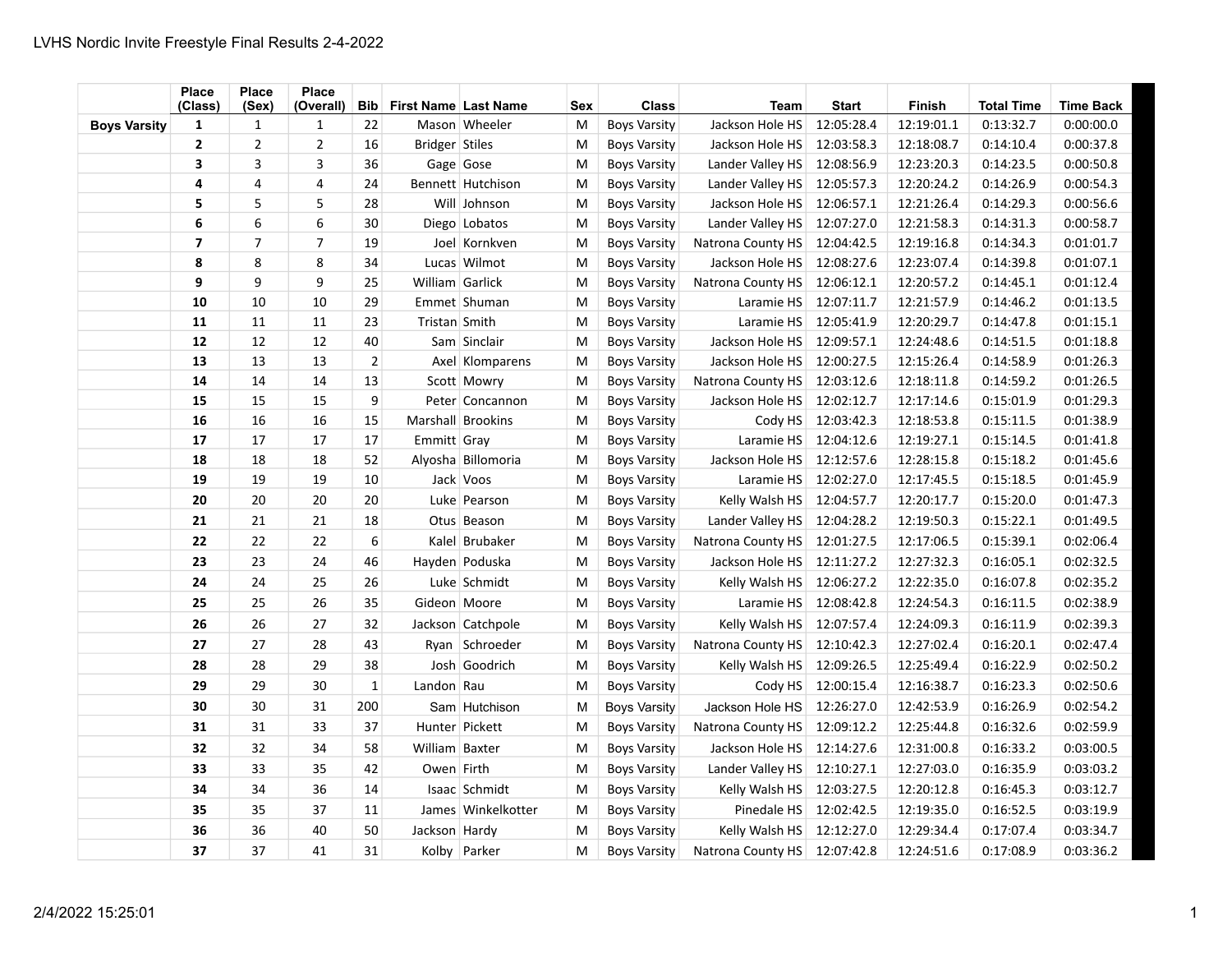| <b>Place</b><br>(Class) | <b>Place</b><br>(Sex) | <b>Place</b><br>(Overall) |                | <b>Bib</b> First Name Last Name |                   | Sex | <b>Class</b>        | <b>Team</b>               | <b>Start</b> | Finish     | <b>Total Time</b> | <b>Time Back</b> |
|-------------------------|-----------------------|---------------------------|----------------|---------------------------------|-------------------|-----|---------------------|---------------------------|--------------|------------|-------------------|------------------|
| 38                      | 38                    | 42                        | 8              |                                 | Hayden Campbell   | M   | <b>Boys Varsity</b> | Cody HS                   | 12:01:57.1   | 12:19:10.0 | 0:17:12.9         | 0:03:40.2        |
| 39                      | 39                    | 44                        | 41             |                                 | Austin Quillinan  | M   | <b>Boys Varsity</b> | Laramie HS                | 12:10:12.1   | 12:27:27.0 | 0:17:14.9         | 0:03:42.2        |
| 40                      | 40                    | 46                        | 4              |                                 | Zane Hayward      | M   | <b>Boys Varsity</b> | Pinedale HS               | 12:00:57.6   | 12:18:19.3 | 0:17:21.7         | 0:03:49.1        |
| 41                      | 41                    | 47                        | 48             |                                 | Riley Chesmore    | M   | <b>Boys Varsity</b> | Lander Valley HS          | 12:11:57.2   | 12:29:23.3 | 0:17:26.1         | 0:03:53.5        |
| 42                      | 42                    | 48                        | 5              |                                 | Ben Browning      | M   | <b>Boys Varsity</b> | Lander Valley HS          | 12:01:12.5   | 12:18:41.0 | 0:17:28.5         | 0:03:55.8        |
| 43                      | 43                    | 50                        | 71             | William Blair                   |                   | M   | <b>Boys Varsity</b> | Natrona County HS         | 12:17:42.2   | 12:35:16.1 | 0:17:33.9         | 0:04:01.3        |
| 44                      | 44                    | 54                        | 12             |                                 | Tim Bales         | M   | <b>Boys Varsity</b> | Lander Valley HS          | 12:02:57.7   | 12:20:33.7 | 0:17:36.0         | 0:04:03.4        |
| 45                      | 45                    | 56                        | 104            |                                 | Nate Smedts       | M   | <b>Boys Varsity</b> | Lander Valley HS          | 12:25:28.0   | 12:43:05.0 | 0:17:37.0         | 0:04:04.4        |
| 46                      | 46                    | 58                        | 66             | Ethan   Bauer                   |                   | M   | <b>Boys Varsity</b> | Natrona County HS         | 12:16:27.2   | 12:34:11.7 | 0:17:44.4         | 0:04:11.8        |
| 47                      | 47                    | 59                        | 53             |                                 | Kelton Rucinski   | M   | <b>Boys Varsity</b> | Laramie HS                | 12:13:12.5   | 12:31:00.2 | 0:17:47.7         | 0:04:15.0        |
| 48                      | 48                    | 60                        | 75             | Andrew Gruner                   |                   | M   | <b>Boys Varsity</b> | Natrona County HS         | 12:18:42.5   | 12:36:30.9 | 0:17:48.4         | 0:04:15.8        |
| 49                      | 49                    | 61                        | 68             |                                 | Nico Yeomans      | M   | <b>Boys Varsity</b> | Jackson Hole HS           | 12:16:57.3   | 12:34:46.6 | 0:17:49.3         | 0:04:16.7        |
| 50                      | 50                    | 63                        | $\overline{7}$ |                                 | Brandon Eddington | M   | <b>Boys Varsity</b> | Kelly Walsh HS            | 12:01:43.0   | 12:19:38.5 | 0:17:55.5         | 0:04:22.9        |
| 51                      | 51                    | 64                        | 61             | Tristan Enders                  |                   | M   | <b>Boys Varsity</b> | Natrona County HS         | 12:15:11.9   | 12:33:09.1 | 0:17:57.2         | 0:04:24.5        |
| 52                      | 52                    | 66                        | 49             |                                 | Levi Biggs        | M   | <b>Boys Varsity</b> | Natrona County HS         | 12:12:12.2   | 12:30:18.8 | 0:18:06.6         | 0:04:34.0        |
| 53                      | 53                    | 68                        | 62             |                                 | Wyatt Warner      | M   | <b>Boys Varsity</b> | Kelly Walsh HS            | 12:15:26.9   | 12:33:44.8 | 0:18:17.9         | 0:04:45.2        |
| 54                      | 54                    | 69                        | 54             |                                 | Noah Hampton      | M   | <b>Boys Varsity</b> | Lander Valley HS          | 12:13:27.2   | 12:31:49.0 | 0:18:21.8         | 0:04:49.1        |
| 55                      | 55                    | 70                        | 59             |                                 | Ansel Visser      | M   | <b>Boys Varsity</b> | Laramie HS                | 12:14:42.1   | 12:33:07.3 | 0:18:25.2         | 0:04:52.6        |
| 56                      | 56                    | 71                        | 73             |                                 | Bode Welch        | M   | <b>Boys Varsity</b> | Jackson Hole HS           | 12:18:13.0   | 12:36:42.9 | 0:18:29.9         | 0:04:57.2        |
| 57                      | 57                    | 73                        | 56             |                                 | Garrett Peterson  | M   | <b>Boys Varsity</b> | Kelly Walsh HS            | 12:13:57.2   | 12:32:42.1 | 0:18:44.9         | 0:05:12.3        |
| 58                      | 58                    | 77                        | 78             | Jameson Munari                  |                   | M   | <b>Boys Varsity</b> | Natrona County HS         | 12:19:27.6   | 12:38:36.3 | 0:19:08.8         | 0:05:36.1        |
| 59                      | 59                    | 78                        | 60             | Jacob Neely                     |                   | M   | <b>Boys Varsity</b> | Lander Valley HS          | 12:14:56.9   | 12:34:06.4 | 0:19:09.5         | 0:05:36.8        |
| 60                      | 60                    | 79                        | 63             | Lachlan Brown                   |                   | M   | <b>Boys Varsity</b> | Jackson Hole HS           | 12:15:42.5   | 12:34:58.1 | 0:19:15.7         | 0:05:43.0        |
| 61                      | 61                    | 80                        | 77             | Mason Lynch                     |                   | M   | <b>Boys Varsity</b> | Jackson Hole HS           | 12:19:11.9   | 12:38:33.2 | 0:19:21.3         | 0:05:48.6        |
| 62                      | 62                    | 81                        | 80             | Jackson Moss                    |                   | M   | <b>Boys Varsity</b> | Jackson Hole HS           | 12:19:57.2   | 12:39:24.0 | 0:19:26.8         | 0:05:54.2        |
| 63                      | 63                    | 83                        | 55             |                                 | Colten Sheets     | M   | <b>Boys Varsity</b> | Natrona County HS         | 12:13:42.2   | 12:33:09.3 | 0:19:27.1         | 0:05:54.4        |
| 64                      | 64                    | 85                        | 88             | Thomas McCoy                    |                   | M   | <b>Boys Varsity</b> | Laramie HS                | 12:21:57.5   | 12:41:31.8 | 0:19:34.3         | 0:06:01.7        |
| 65                      | 65                    | 86                        | 64             |                                 | Colby Bluemel     | M   | <b>Boys Varsity</b> | Laramie HS                | 12:15:57.4   | 12:35:31.8 | 0:19:34.5         | 0:06:01.8        |
| 66                      | 66                    | 88                        | 72             | Sam Lore                        |                   | M   | <b>Boys Varsity</b> | Kelly Walsh HS            | 12:17:57.5   | 12:37:39.4 | 0:19:41.9         | 0:06:09.3        |
| 67                      | 67                    | 89                        | 95             | Landyn Mcgee                    |                   | M   | <b>Boys Varsity</b> | Kelly Walsh HS            | 12:23:42.2   | 12:43:29.0 | 0:19:46.8         | 0:06:14.2        |
| 68                      | 68                    | 90                        | 74             | Braeden Ewers                   |                   | M   | <b>Boys Varsity</b> | Laramie HS                | 12:18:26.8   | 12:38:14.0 | 0:19:47.1         | 0:06:14.5        |
| 69                      | 69                    | 92                        | 70             | Matt Gray                       |                   | M   | <b>Boys Varsity</b> | Lander Valley HS          | 12:17:27.5   | 12:37:19.0 | 0:19:51.5         | 0:06:18.9        |
| 70                      | 70                    | 95                        | 27             |                                 | Justin   McDowell | M   | <b>Boys Varsity</b> | Sheridan HS               | 12:06:41.9   | 12:26:38.1 | 0:19:56.3         | 0:06:23.6        |
| 71                      | 71                    | 96                        | 76             |                                 | Wyatt Fehringer   | M   | <b>Boys Varsity</b> | Kelly Walsh HS            | 12:18:57.0   | 12:38:55.4 | 0:19:58.5         | 0:06:25.8        |
| 72                      | 72                    | 97                        | 101            |                                 | Clark Francisco   | M   | <b>Boys Varsity</b> | Lander Valley HS          | 12:25:12.4   | 12:45:15.0 | 0:20:02.6         | 0:06:30.0        |
| 73                      | 73                    | 98                        | 67             |                                 | Parker Phillips   | M   | <b>Boys Varsity</b> | Kelly Walsh HS 12:16:42.3 |              | 12:36:46.1 | 0:20:03.7         | 0:06:31.1        |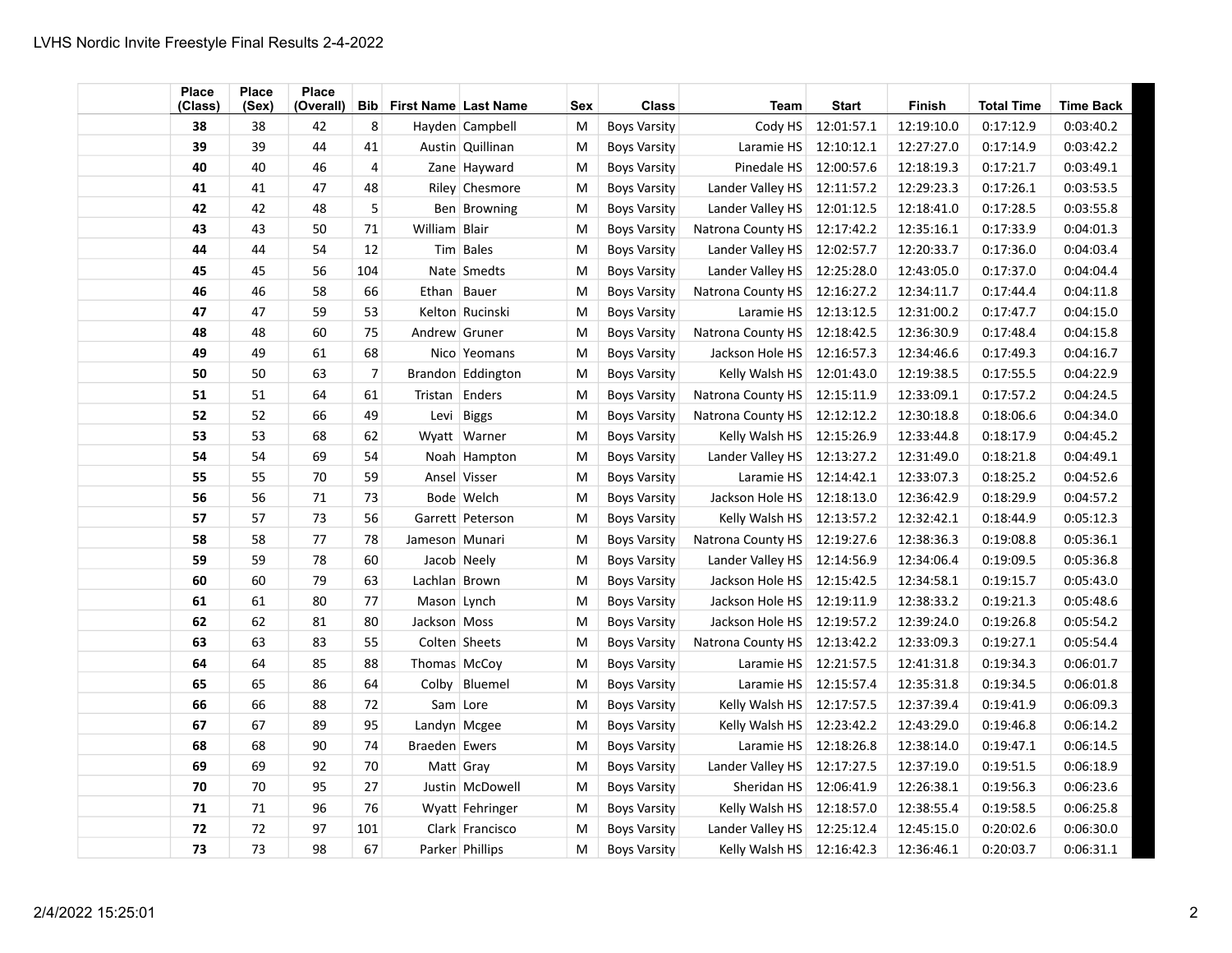|                      | Place<br>(Class)        | <b>Place</b><br>(Sex) | Place<br>(Overall) | <b>Bib</b> | First Name Last Name |                   | <b>Sex</b> | <b>Class</b>         | <b>Team</b>       | <b>Start</b> | <b>Finish</b> | <b>Total Time</b> | <b>Time Back</b> |
|----------------------|-------------------------|-----------------------|--------------------|------------|----------------------|-------------------|------------|----------------------|-------------------|--------------|---------------|-------------------|------------------|
|                      | 74                      | 74                    | 100                | 84         | Alexander Hong       |                   | M          | <b>Boys Varsity</b>  | Jackson Hole HS   | 12:20:57.5   | 12:41:05.5    | 0:20:08.0         | 0:06:35.4        |
|                      | 75                      | 75                    | 101                | 21         | SeanKyle Taylor      |                   | M          | <b>Boys Varsity</b>  | Sheridan HS       | 12:05:12.4   | 12:25:33.8    | 0:20:21.4         | 0:06:48.7        |
|                      | 76                      | 76                    | 103                | 65         |                      | Carlos Canny      | M          | <b>Boys Varsity</b>  | Lander Valley HS  | 12:16:12.3   | 12:36:57.0    | 0:20:44.7         | 0:07:12.1        |
|                      | 77                      | 77                    | 105                | 69         |                      | Ian Greenwald     | M          | <b>Boys Varsity</b>  | Laramie HS        | 12:17:12.7   | 12:38:02.3    | 0:20:49.6         | 0:07:17.0        |
|                      | 78                      | 78                    | 106                | 51         |                      | Beau Baxter       | M          | <b>Boys Varsity</b>  | Cody HS           | 12:12:42.1   | 12:33:36.2    | 0:20:54.1         | 0:07:21.4        |
|                      | 79                      | 79                    | 108                | 82         | Ashton Tille         |                   | M          | <b>Boys Varsity</b>  | Natrona County HS | 12:20:27.5   | 12:41:33.0    | 0:21:05.5         | 0:07:32.9        |
|                      | 80                      | 80                    | 112                | 87         |                      | Clayton Dickerson | M          | <b>Boys Varsity</b>  | Kelly Walsh HS    | 12:21:41.6   | 12:42:55.5    | 0:21:13.9         | 0:07:41.2        |
|                      | 81                      | 81                    | 113                | 33         |                      | Luis Mata         | M          | <b>Boys Varsity</b>  | Cody HS           | 12:08:13.3   | 12:29:27.9    | 0:21:14.7         | 0:07:42.0        |
|                      | 82                      | 82                    | 117                | 93         | Pearson Heath        |                   | M          | <b>Boys Varsity</b>  | Kelly Walsh HS    | 12:23:11.9   | 12:44:38.8    | 0:21:26.8         | 0:07:54.2        |
|                      | 83                      | 83                    | 123                | 45         | Parker Laing         |                   | M          | <b>Boys Varsity</b>  | Cody HS           | 12:11:12.0   | 12:33:04.4    | 0:21:52.4         | 0:08:19.7        |
|                      | 84                      | 84                    | 124                | 85         | Gavin Baker          |                   | M          | <b>Boys Varsity</b>  | Laramie HS        | 12:21:11.9   | 12:43:11.5    | 0:21:59.6         | 0:08:27.0        |
|                      | 85                      | 85                    | 127                | 81         |                      | Cole Kricken      | M          | <b>Boys Varsity</b>  | Laramie HS        | 12:20:11.9   | 12:42:16.2    | 0:22:04.4         | 0:08:31.7        |
|                      | 86                      | 86                    | 134                | 39         |                      | Curtis Miller     | M          | <b>Boys Varsity</b>  | Cody HS           | 12:09:42.6   | 12:32:30.1    | 0:22:47.6         | 0:09:14.9        |
|                      | 87                      | 87                    | 135                | 105        |                      | Ezra Visser       | M          | <b>Boys Varsity</b>  | Laramie HS        | 12:25:41.8   | 12:48:29.8    | 0:22:48.0         | 0:09:15.3        |
|                      | 88                      | 88                    | 136                | 89         |                      | Kyle Gudger       | M          | <b>Boys Varsity</b>  | Natrona County HS | 12:22:11.9   | 12:45:00.5    | 0:22:48.5         | 0:09:15.9        |
|                      | 89                      | 89                    | 137                | 187        |                      | Paysen Henderson  | M          | <b>Boys Varsity</b>  | Natrona County HS | 12:21:27.3   | 12:44:17.7    | 0:22:50.4         | 0:09:17.8        |
|                      | 90                      | 90                    | 142                | 99         |                      | Lucas Hong        | M          | <b>Boys Varsity</b>  | Jackson Hole HS   | 12:24:42.4   | 12:48:05.2    | 0:23:22.8         | 0:09:50.2        |
|                      | 91                      | 91                    | 143                | 106        |                      | Miles Kitchen     | M          | <b>Boys Varsity</b>  | Lander Valley HS  | 12:25:57.4   | 12:49:28.7    | 0:23:31.2         | 0:09:58.6        |
|                      | 92                      | 92                    | 150                | 107        |                      | Cooper Klingler   | M          | <b>Boys Varsity</b>  | Laramie HS        | 12:26:11.9   | 12:50:21.4    | 0:24:09.5         | 0:10:36.9        |
|                      | 93                      | 93                    | 157                | 90         | Kaleb Fazel          |                   | M          | <b>Boys Varsity</b>  | Kelly Walsh HS    | 12:22:27.1   | 12:47:49.3    | 0:25:22.2         | 0:11:49.5        |
|                      | 94                      | 94                    | 160                | 94         |                      | Justin Kinard     | M          | <b>Boys Varsity</b>  | Kelly Walsh HS    | 12:23:27.1   | 12:49:31.1    | 0:26:03.9         | 0:12:31.3        |
|                      | 95                      | 95                    | 161                | 57         |                      | Ben Boulter       | M          | <b>Boys Varsity</b>  | Sheridan HS       | 12:14:12.2   | 12:40:26.7    | 0:26:14.5         | 0:12:41.9        |
|                      | 96                      | 96                    | 165                | 91         |                      | Alec Contos       | M          | <b>Boys Varsity</b>  | Laramie HS        | 12:22:42.5   | 12:50:42.4    | 0:27:59.9         | 0:14:27.3        |
|                      | 97                      | 97                    | 166                | 97         |                      | Dallas Stevens    | M          | <b>Boys Varsity</b>  | Kelly Walsh HS    | 12:24:12.0   | 12:52:49.0    | 0:28:37.0         | 0:15:04.3        |
|                      | 98                      | 98                    | 170                | 100        |                      | James Ganzalez    | M          | <b>Boys Varsity</b>  | Laramie HS        | 12:24:58.2   | 13:00:02.4    | 0:35:04.1         | 0:21:31.5        |
|                      | 99                      | 99                    | 172                | 96         | Phillip(PJ) Nabity   |                   | M          | <b>Boys Varsity</b>  | Kelly Walsh HS    | 12:23:57.1   | 12:59:44.1    | 0:35:47.0         | 0:22:14.4        |
|                      |                         |                       |                    |            |                      |                   |            |                      |                   |              |               |                   |                  |
| <b>Girls Varsity</b> | 1                       | $\mathbf{1}$          | 23                 | 124        |                      | Kate Brigham      | F          | <b>Girls Varsity</b> | Jackson Hole HS   | 12:38:42.0   | 12:54:45.1    | 0:16:03.1         | 0:00:00.0        |
|                      | $\overline{2}$          | $\overline{2}$        | 32                 | 137        | Ameya Eddy           |                   | F          | <b>Girls Varsity</b> | Lander Valley HS  | 12:41:56.8   | 12:58:28.0    | 0:16:31.2         | 0:00:28.1        |
|                      | 3                       | 3                     | 38                 | 132        |                      | KayKay Sandall    | F          | <b>Girls Varsity</b> | Lander Valley HS  | 12:40:41.8   | 12:57:36.0    | 0:16:54.2         | 0:00:51.1        |
|                      | 4                       | $\overline{4}$        | 39                 | 142        |                      | Kate Wilmot       | F          | <b>Girls Varsity</b> | Lander Valley HS  | 12:43:12.0   | 13:00:15.7    | 0:17:03.7         | 0:01:00.6        |
|                      | 5                       | 5                     | 43                 | 118        |                      | Lena Poduska      | F          | <b>Girls Varsity</b> | Jackson Hole HS   | 12:37:11.6   | 12:54:25.0    | 0:17:13.5         | 0:01:10.3        |
|                      | 6                       | 6                     | 45                 | 120        |                      | Annika Wilmot     | F          | <b>Girls Varsity</b> | Lander Valley HS  | 12:37:41.7   | 12:55:00.1    | 0:17:18.4         | 0:01:15.3        |
|                      | $\overline{\mathbf{z}}$ | $\overline{7}$        | 49                 | 126        |                      | Shayla Babits     | F          | <b>Girls Varsity</b> | Lander Valley HS  | 12:39:12.0   | 12:56:42.1    | 0:17:30.1         | 0:01:26.9        |
|                      | 8                       | 8                     | 51                 | 127        |                      | Olivia DeVore     | F          | <b>Girls Varsity</b> | Natrona County HS | 12:39:27.1   | 12:57:01.2    | 0:17:34.1         | 0:01:31.0        |
|                      | 9                       | 9                     | 52                 | 136        | Eliza Fay            |                   | F          | <b>Girls Varsity</b> | Laramie HS        | 12:41:42.3   | 12:59:17.0    | 0:17:34.7         | 0:01:31.6        |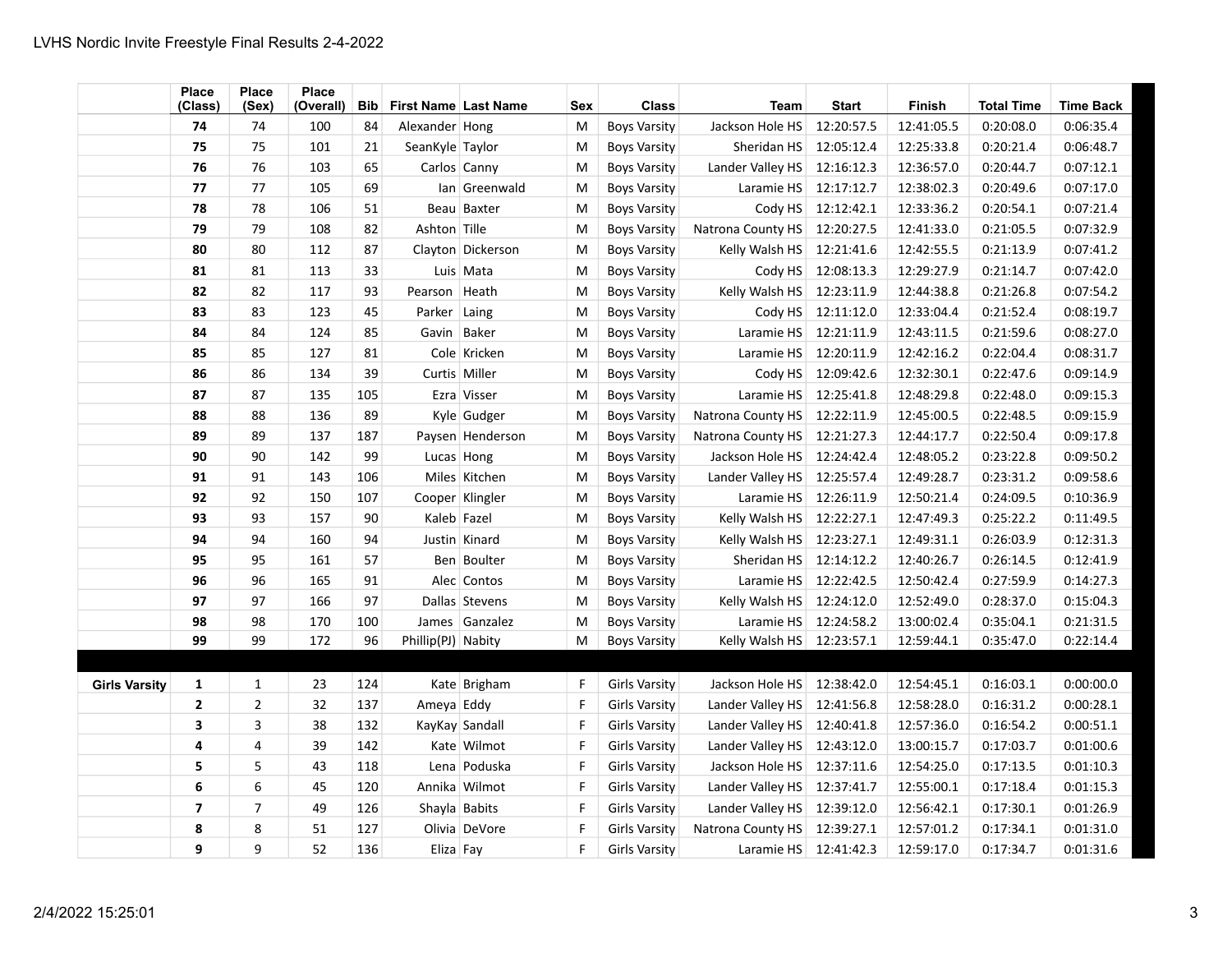| <b>Place</b><br>(Class) | <b>Place</b><br>(Sex) | <b>Place</b><br>(Overall) |     | <b>Bib</b> First Name Last Name |                         | Sex          | <b>Class</b>         | <b>Team</b>                 | <b>Start</b> | <b>Finish</b> | <b>Total Time</b> | <b>Time Back</b> |
|-------------------------|-----------------------|---------------------------|-----|---------------------------------|-------------------------|--------------|----------------------|-----------------------------|--------------|---------------|-------------------|------------------|
| 10                      | 10                    | 53                        | 121 |                                 | Hailie   Wilhelm        | F            | <b>Girls Varsity</b> | Natrona County HS           | 12:37:57.0   | 12:55:32.0    | 0:17:35.0         | 0:01:31.9        |
| 11                      | 11                    | 55                        | 130 |                                 | Sydney Wilmot           | F            | <b>Girls Varsity</b> | Jackson Hole HS             | 12:40:12.4   | 12:57:48.8    | 0:17:36.5         | 0:01:33.4        |
| 12                      | 12                    | 57                        | 147 |                                 | Emily Anderson          | $\mathsf{F}$ | <b>Girls Varsity</b> | Lander Valley HS            | 12:44:26.7   | 13:02:08.0    | 0:17:41.4         | 0:01:38.3        |
| 13                      | 13                    | 62                        | 152 |                                 | Kyra Simonson           | $\mathsf{F}$ | <b>Girls Varsity</b> | Lander Valley HS            | 12:45:41.9   | 13:03:34.0    | 0:17:52.2         | 0:01:49.0        |
| 14                      | 14                    | 65                        | 111 | Aurora Stiles                   |                         | $\mathsf{F}$ | <b>Girls Varsity</b> | Jackson Hole HS             | 12:35:27.4   | 12:53:33.6    | 0:18:06.3         | 0:02:03.2        |
| 15                      | 15                    | 67                        | 128 |                                 | Finley   Klinger        | $\mathsf{F}$ | <b>Girls Varsity</b> | Kelly Walsh HS              | 12:39:41.7   | 12:57:49.7    | 0:18:08.0         | 0:02:04.9        |
| 16                      | 16                    | 72                        | 134 |                                 | Emma Pearson            | $\mathsf F$  | <b>Girls Varsity</b> | Kelly Walsh HS              | 12:41:12.1   | 12:59:53.1    | 0:18:41.1         | 0:02:38.0        |
| 17                      | 17                    | 74                        | 110 |                                 | Elisa Wacob             | $\mathsf F$  | <b>Girls Varsity</b> | Cody HS                     | 12:35:12.6   | 12:54:01.1    | 0:18:48.5         | 0:02:45.4        |
| 18                      | 18                    | 75                        | 162 |                                 | Lizzie Whiting          | $\mathsf{F}$ | <b>Girls Varsity</b> | Lander Valley HS            | 12:48:12.6   | 13:07:03.2    | 0:18:50.7         | 0:02:47.6        |
| 19                      | 19                    | 76                        | 131 |                                 | Isa Naschold            | F            | Girls Varsity        | Laramie HS                  | 12:40:27.1   | 12:59:20.5    | 0:18:53.4         | 0:02:50.3        |
| 20                      | 20                    | 82                        | 144 |                                 | Ella Catchpole          | $\mathsf{F}$ | <b>Girls Varsity</b> | Kelly Walsh HS              | 12:43:42.5   | 13:03:09.5    | 0:19:27.0         | 0:03:23.9        |
| 21                      | 21                    | 84                        | 157 |                                 | Magdalena Escudero-Kane | F            | Girls Varsity        | Lander Valley HS            | 12:46:57.8   | 13:06:26.1    | 0:19:28.3         | 0:03:25.2        |
| 22                      | 22                    | 87                        | 166 | Rebecca Whiting                 |                         | F            | <b>Girls Varsity</b> | Lander Valley HS            | 12:49:12.2   | 13:08:50.2    | 0:19:38.1         | 0:03:35.0        |
| 23                      | 23                    | 91                        | 133 |                                 | Abby Robberson          | $\mathsf{F}$ | <b>Girls Varsity</b> | Natrona County HS           | 12:40:57.1   | 13:00:45.8    | 0:19:48.7         | 0:03:45.5        |
| 24                      | 24                    | 93                        | 119 |                                 | Laura Brande            | $\mathsf{F}$ | <b>Girls Varsity</b> | Laramie HS                  | 12:37:27.1   | 12:57:18.8    | 0:19:51.7         | 0:03:48.6        |
| 25                      | 25                    | 94                        | 173 | Meesha Prine                    |                         | F            | <b>Girls Varsity</b> | Lander Valley HS            | 12:50:56.8   | 13:10:49.3    | 0:19:52.5         | 0:03:49.4        |
| 26                      | 26                    | 99                        | 135 |                                 | Clara McGee             | $\mathsf{F}$ | <b>Girls Varsity</b> | Jackson Hole HS             | 12:41:27.4   | 13:01:31.3    | 0:20:03.9         | 0:04:00.8        |
| 27                      | 27                    | 102                       | 138 | Maddie Brewer                   |                         | $\mathsf{F}$ | <b>Girls Varsity</b> | Natrona County HS           | 12:42:12.0   | 13:02:53.9    | 0:20:41.9         | 0:04:38.8        |
| 28                      | 28                    | 104                       | 125 | Kieran Burns                    |                         | F            | <b>Girls Varsity</b> | Laramie HS                  | 12:38:57.6   | 12:59:44.7    | 0:20:47.2         | 0:04:44.1        |
| 29                      | 29                    | 107                       | 113 |                                 | Lexie Goodrich          | F            | <b>Girls Varsity</b> | Pinedale HS                 | 12:35:57.2   | 12:56:54.0    | 0:20:56.8         | 0:04:53.7        |
| 30                      | 30                    | 109                       | 143 |                                 | Naomi Katzman           | $\mathsf{F}$ | <b>Girls Varsity</b> | Natrona County HS           | 12:43:27.1   | 13:04:33.2    | 0:21:06.1         | 0:05:03.0        |
| 31                      | $31\,$                | 110                       | 140 | Jensey Stitt                    |                         | F            | <b>Girls Varsity</b> | Jackson Hole HS             | 12:42:42.0   | 13:03:53.7    | 0:21:11.7         | 0:05:08.6        |
| 32                      | 32                    | 111                       | 149 |                                 | Alexis Appleby          | $\mathsf{F}$ | <b>Girls Varsity</b> | Kelly Walsh HS              | 12:44:56.9   | 13:06:10.0    | 0:21:13.1         | 0:05:10.0        |
| 33                      | 33                    | 114                       | 145 |                                 | Avery Sullivan          | $\mathsf{F}$ | <b>Girls Varsity</b> | Jackson Hole HS             | 12:43:56.9   | 13:05:13.1    | 0:21:16.2         | 0:05:13.1        |
| 34                      | 34                    | 115                       | 122 |                                 | Kami Fehringer          | F            | <b>Girls Varsity</b> | Kelly Walsh HS              | 12:38:12.2   | 12:59:32.6    | 0:21:20.5         | 0:05:17.4        |
| 35                      | 35                    | 116                       | 170 |                                 | Divya Forbis            | $\mathsf{F}$ | <b>Girls Varsity</b> | Lander Valley HS            | 12:50:11.9   | 13:11:37.8    | 0:21:25.9         | 0:05:22.7        |
| 36                      | 36                    | 118                       | 155 |                                 | Sarah Tallerico         | $\mathsf{F}$ | <b>Girls Varsity</b> | Jackson Hole HS             | 12:46:27.5   | 13:07:56.8    | 0:21:29.3         | 0:05:26.2        |
| 37                      | 37                    | 119                       | 117 |                                 | Hayley Pearson-Horner   | $\mathsf{F}$ | <b>Girls Varsity</b> | Cody HS                     | 12:36:57.8   | 12:58:27.2    | 0:21:29.4         | 0:05:26.3        |
| 38                      | 38                    | 120                       | 159 | Autumn Altland                  |                         | $\mathsf{F}$ | <b>Girls Varsity</b> | Kelly Walsh HS              | 12:47:27.0   | 13:09:02.9    | 0:21:36.0         | 0:05:32.9        |
| 39                      | 39                    | 121                       | 177 | Madeline Elston                 |                         | $\mathsf{F}$ | <b>Girls Varsity</b> | Natrona County HS           | 12:51:57.0   | 13:13:34.3    | 0:21:37.3         | 0:05:34.2        |
| 40                      | 40                    | 122                       | 148 | Hailey Willis                   |                         | $\mathsf{F}$ | <b>Girls Varsity</b> | Natrona County HS           | 12:44:42.2   | 13:06:21.0    | 0:21:38.7         | 0:05:35.6        |
| 41                      | 41                    | 125                       | 150 |                                 | Kaitlyn Sullivan        | $\mathsf{F}$ | <b>Girls Varsity</b> | Jackson Hole HS             | 12:45:11.9   | 13:07:14.0    | 0:22:02.1         | 0:05:59.0        |
| 42                      | 42                    | 126                       | 168 |                                 | Harper Klinger          | $\mathsf F$  | <b>Girls Varsity</b> | Kelly Walsh HS              | 12:49:42.1   | 13:11:45.1    | 0:22:03.0         | 0:05:59.9        |
| 43                      | 43                    | 128                       | 114 | Jessica Baron                   |                         | $\mathsf F$  | <b>Girls Varsity</b> | Lander Valley HS            | 12:36:11.6   | 12:58:22.1    | 0:22:10.5         | 0:06:07.4        |
| 44                      | 44                    | 129                       | 176 | Rebecca Brough                  |                         | $\mathsf{F}$ | <b>Girls Varsity</b> | Lander Valley HS            | 12:51:42.5   | 13:13:56.5    | 0:22:14.0         | 0:06:10.9        |
| 45                      | 45                    | 130                       | 116 | Serina Perry                    |                         | $\mathsf{F}$ | Girls Varsity        | Kelly Walsh $HS$ 12:36:42.1 |              | 12:59:02.7    | 0:22:20.7         | 0:06:17.6        |